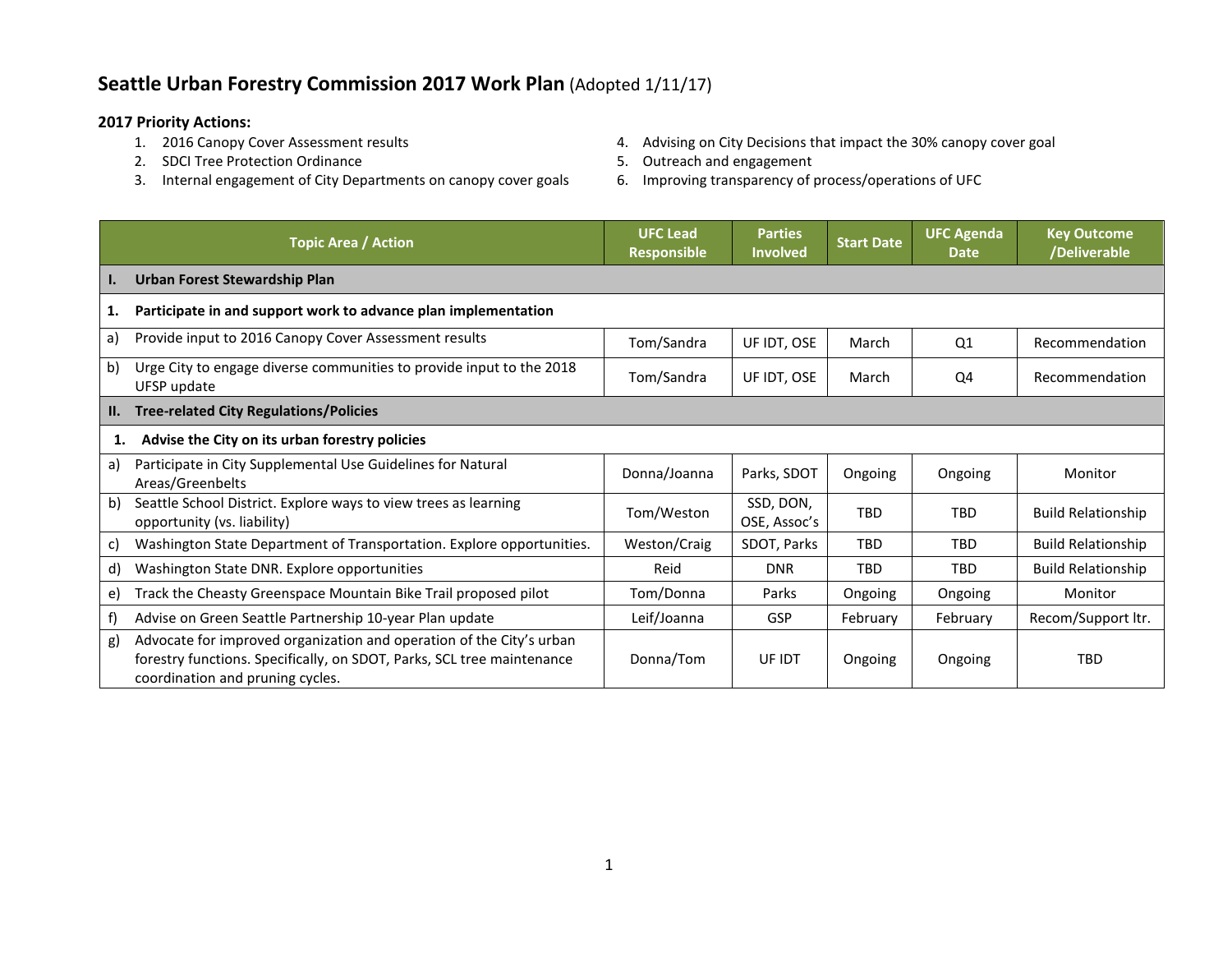|    | <b>Topic Area / Action</b>                                                                                                                                                                                                                  | <b>UFC Lead</b><br><b>Responsible</b> | <b>Parties</b><br>Involved   | <b>Start Date</b> | <b>UFC Agenda</b><br><b>Date</b> | <b>Key Outcome</b><br>/Deliverable          |
|----|---------------------------------------------------------------------------------------------------------------------------------------------------------------------------------------------------------------------------------------------|---------------------------------------|------------------------------|-------------------|----------------------------------|---------------------------------------------|
| 2. | <b>Advise SDCI on Proposed Tree Regulations</b>                                                                                                                                                                                             |                                       |                              |                   |                                  |                                             |
| a) | Weigh in on the results of the Tree Regulations Research Project                                                                                                                                                                            | Tom/Steve                             | SDCI/OSE                     | April             | April                            | Recommendation                              |
| b) | Develop UFC principles and priorities for future, revised tree ordinance                                                                                                                                                                    | Steve/Tom                             | SDCI/OPCD                    | October           | November                         | <b>Position Paper</b>                       |
| c) | Discuss with Council representative encouraging allocation of staff time<br>and start of a new private parcel tree ordinance                                                                                                                | Leif/Andrew                           | SDCI/OPCD                    | Ongoing           | Ongoing                          | Recommendation                              |
| d) | Develop recommendations for revising Director's rules (including 20-<br>2005, 11-2007, 16-2008 and other as applicable) to clarify the<br>interpretation of the existing tree protection ordinance (Driven by SDCI's<br>ordinance timeline) | Tom/Andrew                            | UF IDT,<br>SDCI/OPCD,<br>OSE | Ongoing           | Ongoing                          | Recommendation                              |
| e) | Formalize recommendations for code enforcement of existing SDCI tree<br>ordinance                                                                                                                                                           | Weston/Steve                          | SDCI/OPCD                    | Ongoing           | Ongoing                          | Recommendation                              |
| Ш. | <b>Outreach and Engagement</b>                                                                                                                                                                                                              |                                       |                              |                   |                                  |                                             |
| 1. | <b>City Council and Mayor's Office interaction</b>                                                                                                                                                                                          |                                       |                              |                   |                                  |                                             |
| a) | Present 2016 Annual Report and 2017 work plan to Council and Mayor                                                                                                                                                                          | Tom/Sandra/<br>Others                 | CC, OSE                      | Q1                | Q <sub>1</sub>                   | Presentation                                |
| b) | Hold quarterly meetings with Council and Mayor's Office                                                                                                                                                                                     | Tom/Steve/<br>Sandra                  | CC, OSE                      | Ongoing           | Ongoing                          | <b>Build relationships</b>                  |
| C) | Plan urban forestry outreach and engagement and attend events such as<br>Arbor Day, Green Seattle Day, and Trees for Seattle events                                                                                                         | Tom/Sandra                            | UF IDT                       | Ongoing           | Ongoing                          | Presentation,<br>Activity,<br>Participation |
| 2. | <b>Conduct Internal Engagement</b>                                                                                                                                                                                                          |                                       |                              |                   |                                  |                                             |
| a) | Develop annual calendar for invited speakers, guests, topics, and tours<br>(particularly invite industrial groups, SSD, WSDOT to visit with UFC)                                                                                            | Tom/All                               | UF IDT                       | January           | Ongoing                          | Discussion                                  |
| b) | Introduce the UFC at commission meetings (Planning, Design,<br>Pedestrian, Bike, Parks, MPD Oversight Committee); Neighborhood<br>Council meetings; and public meetings                                                                     | Tom/Sandra/UFC                        | <b>OSE</b>                   | Ongoing           | Ongoing                          | UFC promotion and<br>coordination           |
| c) | Meet with SDCI's Design Review Board lead to discuss improvement on<br>neighborhood DRB's review of retained trees and viable new tree space<br>allocation                                                                                  | Steve/Erik                            | <b>SDCI</b>                  | <b>TBD</b>        | <b>TBD</b>                       | Recommendation                              |
| d) | Review outreach efforts and create strategy to explore tree planting in<br>industrial areas                                                                                                                                                 | Steve/Reid                            | <b>OSE</b>                   | May               | July                             | Recommendation                              |
| 3. | Align Urban Forest IDT and Urban Forestry Commission's work plan                                                                                                                                                                            |                                       |                              |                   |                                  |                                             |
| a) | Hold annual joint UFC/UF IDT meeting                                                                                                                                                                                                        | Tom/Sandra                            | <b>OSE</b>                   | Q <sub>2</sub>    | Q <sub>2</sub>                   | Workshop                                    |
| b) | Attend an IDT meeting                                                                                                                                                                                                                       | Tom/Andrew                            | <b>OSE</b>                   | Q <sub>2</sub>    | Q <sub>2</sub>                   | Coordination                                |